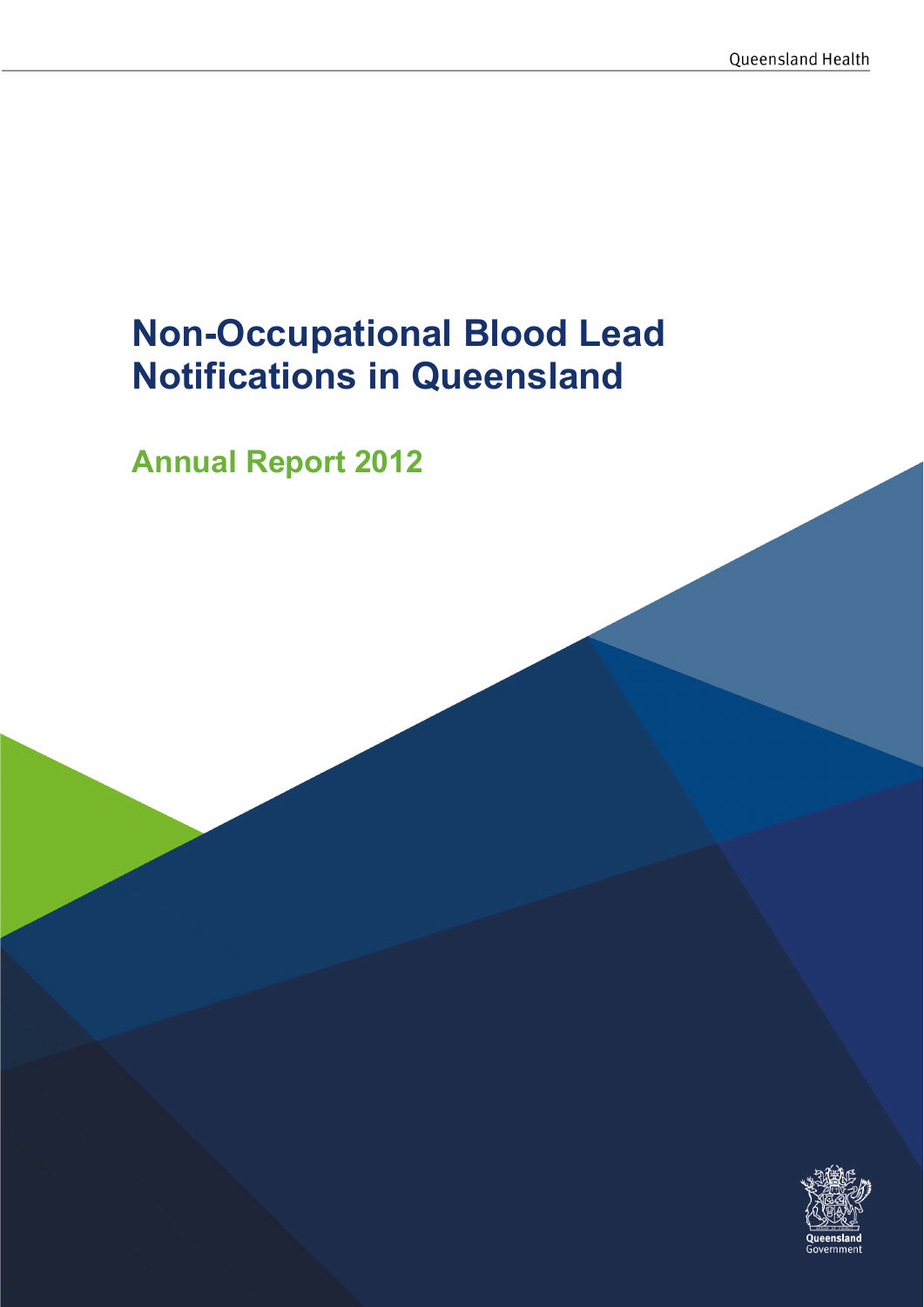Non-occupational blood lead notifications in Queensland 2012

Published by the State of Queensland (Queensland Health), 2018



This document is licensed under a Creative Commons Attribution 3.0 Australia licence. To view a copy of this licence, visit creativecommons.org/licenses/by/3.0/au

© State of Queensland (Queensland Health) 2018

You are free to copy, communicate and adapt the work, as long as you attribute the State of Queensland (Queensland Health).

For more information contact:

Health Protection Branch, Department of Health, GPO Box 48, Brisbane QLD 4001, email edhpu@health.qld.gov.au, phone 07 3328 9310.

An electronic version of this document is available at https://www.health.qld.gov.au/research-reports/reports/environmental-health

#### Disclaimer:

The content presented in this publication is distributed by the Queensland Government as an information source only. The State of Queensland makes no statements, representations or warranties about the accuracy, completeness or reliability of any information contained in this publication. The State of Queensland disclaims all responsibility and all liability (including without limitation for liability in negligence) for all expenses, losses, damages and costs you might incur as a result of the information being inaccurate or incomplete in any way, and for any reason reliance was placed on such information.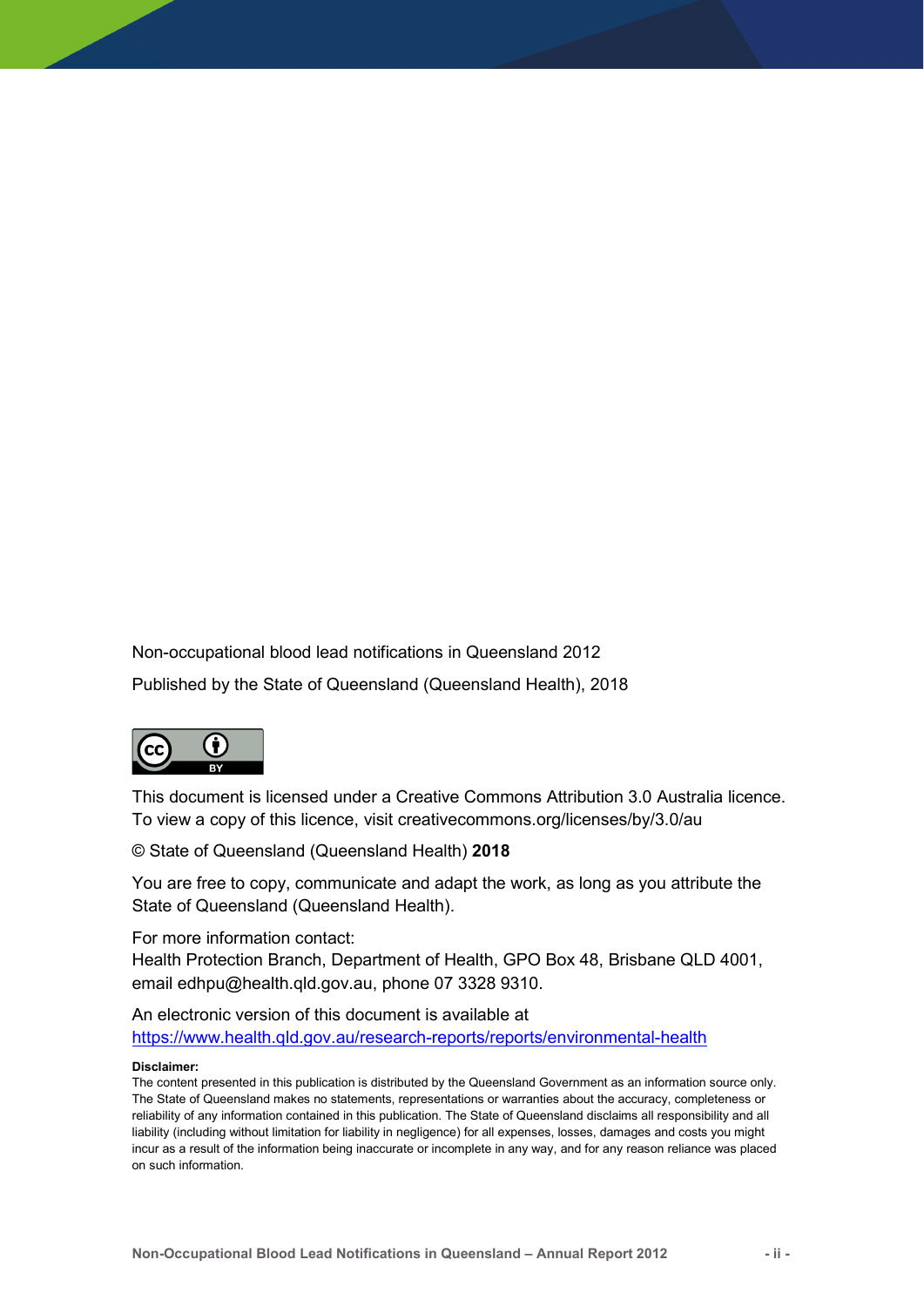## **Contents**

## Figures

| Figure 1 Number of non-occupational elevated blood lead notifications by sex |     |
|------------------------------------------------------------------------------|-----|
| Figure 2 Median and maximum non-occupational elevated blood lead             |     |
| Figure 3 Number of non-occupational elevated blood lead notifications by     | - 5 |

## **Tables**

| Table 1 | Demographic characteristics of people with non-occupational        |  |
|---------|--------------------------------------------------------------------|--|
| Table 2 | Non-occupational cases with elevated blood lead levels by Hospital |  |
| Table 3 |                                                                    |  |
| Table 4 | Non-occupational cases with elevated blood lead levels by Hospital |  |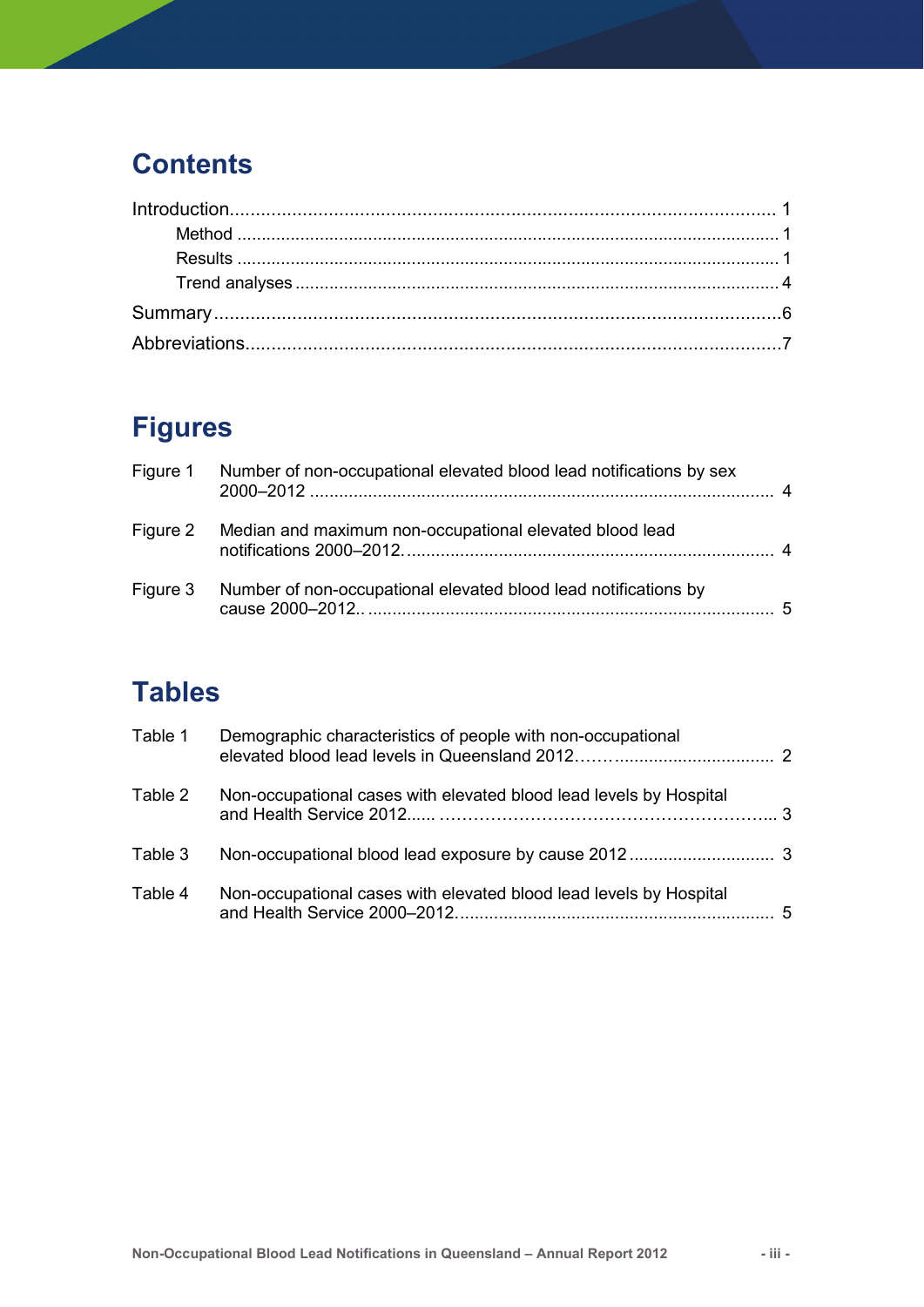### Introduction

In Queensland, lead exposure resulting in a blood lead level (BLL) of 10 micrograms per decilitre (μg/dL) (0.48 micromoles per litre (μmol/L)) or greater is a notifiable condition and required to be notified by laboratories under the Queensland Public Health Act 2005 and the Public Health Regulation 2005. The notifiable BLL has been revised over time based on ongoing scientific research and recommendations by the National Health and Medical Research Council (NHMRC). Prior to 2009, the notifiable level was 15 µg/dL (0.73 µmol/L) or greater.

All notifiable conditions, including lead exposure, are held on a register known as the NOCS (Notifiable Conditions System). Once the notification is received, an investigation is undertaken by the Public Health Unit to determine the most likely lead exposure source and advice is provided to the individual to manage lead health risks and eliminate or reduce future lead exposure.

This report focuses on non-occupational blood lead notifications recorded in 2012.

### Method

Data were extracted from the NOCS on 20 November 2017 for all cases of elevated blood lead notified between 1 January 2000 to 31 December 2012. Data from previous reports have been revised based on up-dated information. Descriptive analyses were performed using Stata, version 14.1 (StataCorp, College Station, TX, USA) and Microsoft Excel<sup>TM</sup>. Cases were assigned to a geographic Hospital and Health Services (HHS) area based on their residential address at the time of diagnosis. This report describes elevated BLL (notifiable level - ≥ 5µg/dL) in Queensland in 2012, including the demographic profile, cause of lead exposure and location. Notifications in 2012 were compared to 2000–2011 notifications to examine trends over time. It should be noted that notifiable blood lead level was reduced during this period.

NOCS does not contain information on the total number of blood lead tests undertaken each year. An elevated BLL notification remains valid for 12 months and elevated blood lead results for the same individual within the 12-month period are not considered a new notification. An individual's highest BLL notification is used in the data analysis. Children aged less than five years of age are at increased risk of lead exposure and these notifications are highlighted throughout the report. Notifications reported by interstate and overseas residents have been excluded.

### **Results**

In 2012, the total number of non-occupational notifications reported to Queensland Health was 52. Of these there were:

- 51 non-occupational:
- one undetermined case.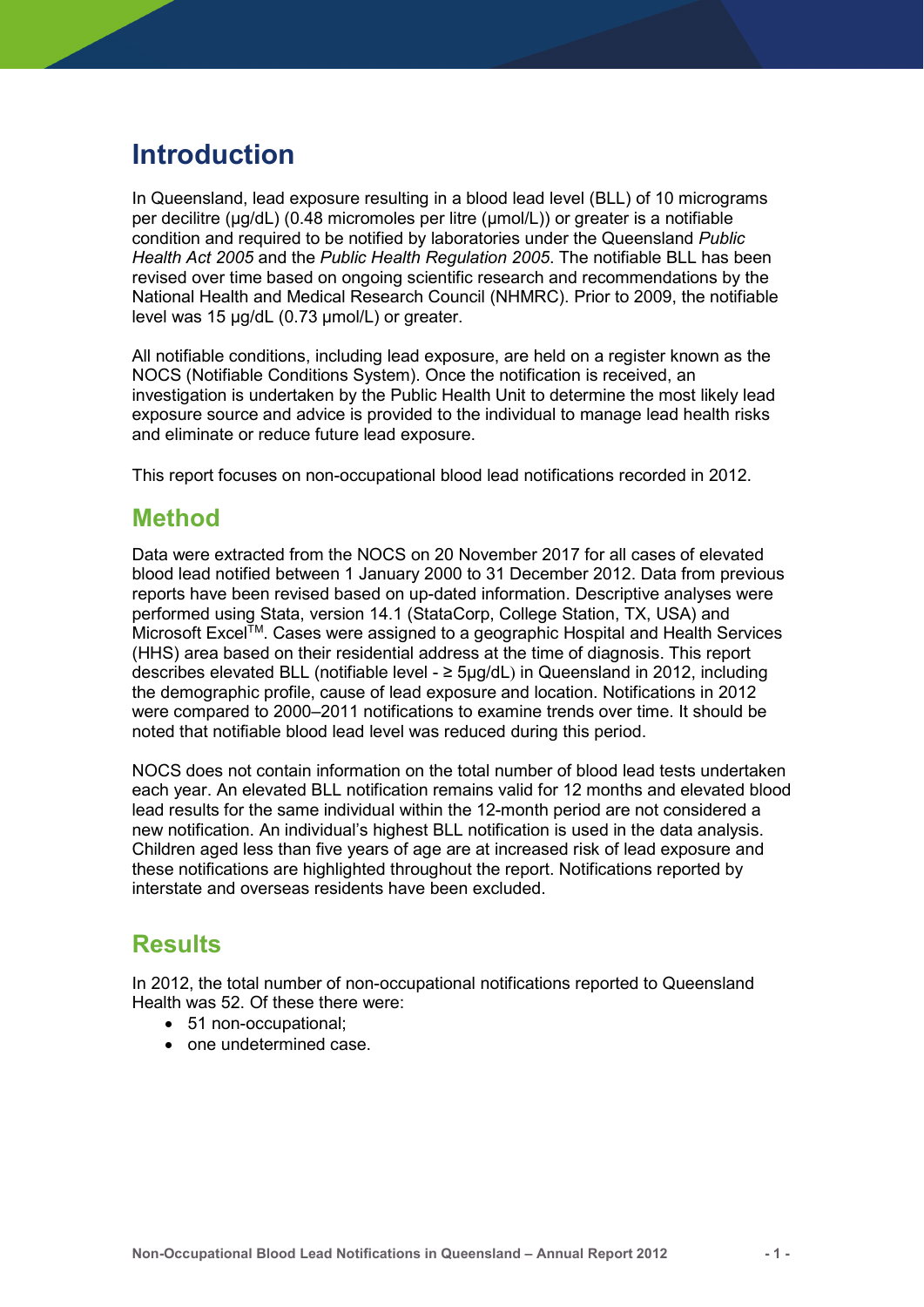|                                                                               | The demographic characteristics of people with elevated BLLs in Queensland in 2012 |                |                |
|-------------------------------------------------------------------------------|------------------------------------------------------------------------------------|----------------|----------------|
|                                                                               |                                                                                    |                |                |
| are displayed in Table 1.                                                     |                                                                                    |                |                |
|                                                                               |                                                                                    |                |                |
|                                                                               |                                                                                    |                |                |
| Table 1: Demographic characteristics of people with non-occupational elevated |                                                                                    |                |                |
|                                                                               |                                                                                    |                |                |
| blood lead levels in Queensland 2012                                          |                                                                                    |                |                |
|                                                                               |                                                                                    |                |                |
|                                                                               |                                                                                    | Median blood   | Max blood      |
| Characteristic                                                                | Total                                                                              | lead level     | lead level     |
|                                                                               |                                                                                    | µg/dL (µmol/L) | µg/dL (µmol/L) |
|                                                                               |                                                                                    |                |                |
|                                                                               |                                                                                    |                |                |
| Number                                                                        | 51                                                                                 | 13.7(0.66)     | 51.2(2.47)     |
| Sex                                                                           |                                                                                    |                |                |
|                                                                               |                                                                                    |                |                |
| Male                                                                          | 37 (73%)                                                                           | 14.5 (0.70)    | 51.2(2.47)     |
| Female                                                                        | 14 (27%)                                                                           | 11.5(0.56)     | 28.2 (1.36)    |
| Age group (years)                                                             |                                                                                    |                |                |
| $5$                                                                           | 6(12%)                                                                             |                |                |
|                                                                               |                                                                                    | 18.0(0.87)     | 29.8 (1.44)    |
| $\geq 5$                                                                      | 45 (88%)                                                                           | 13.7(0.66)     | 51.2(2.47)     |
| Indigneous status                                                             |                                                                                    |                |                |
| Non-Indigenous                                                                | 22 (43%)                                                                           | 15.7 (0.76)    | 39.6 (1.91)    |
| Indigenous                                                                    | 3(8%)                                                                              | 14.1(0.68)     | $23.6$ 1.14)   |
| Not stated                                                                    | 26 (51%)                                                                           | 13.1 (0.63)    | 51.2 (2.47)    |

#### Table 1: Demographic characteristics of people with non-occupational elevated blood lead levels in Queensland 2012

Of the non-occupational exposures, the median age was 50 years (range 2–88 years) and the proportion was higher for males (73%). The cause of the maximum BLL was attributed to the making of lead objects, for example lead sinkers and lead toy soldiers. Six children aged less than five years were identified as having an elevated BLLs in 2012.

Of the 51 notifications, 26 (51%) did not have Indigenous status stated. There was one reported notification where the source was undetermined<sup>1</sup> following investigation.

#### Notifiable blood lead levels by Hospital and Health Service

There are 15 HHSs in Queensland. The highest number of notifications reported were from Townsville HHS (16%), followed by Gold Coast (10%), Mackay (10%), Metro North (10%) and Metro South (10%).

Non-occupational elevated BLL notifications by HHS are described in Table 2.

Non-Occupational Blood Lead Notifications in Queensland – Annual Report 2012 - 2 -

-

 $1$  An undetermined exposure (probable) is where the exact cause of the exposure is not able to be definitively determined.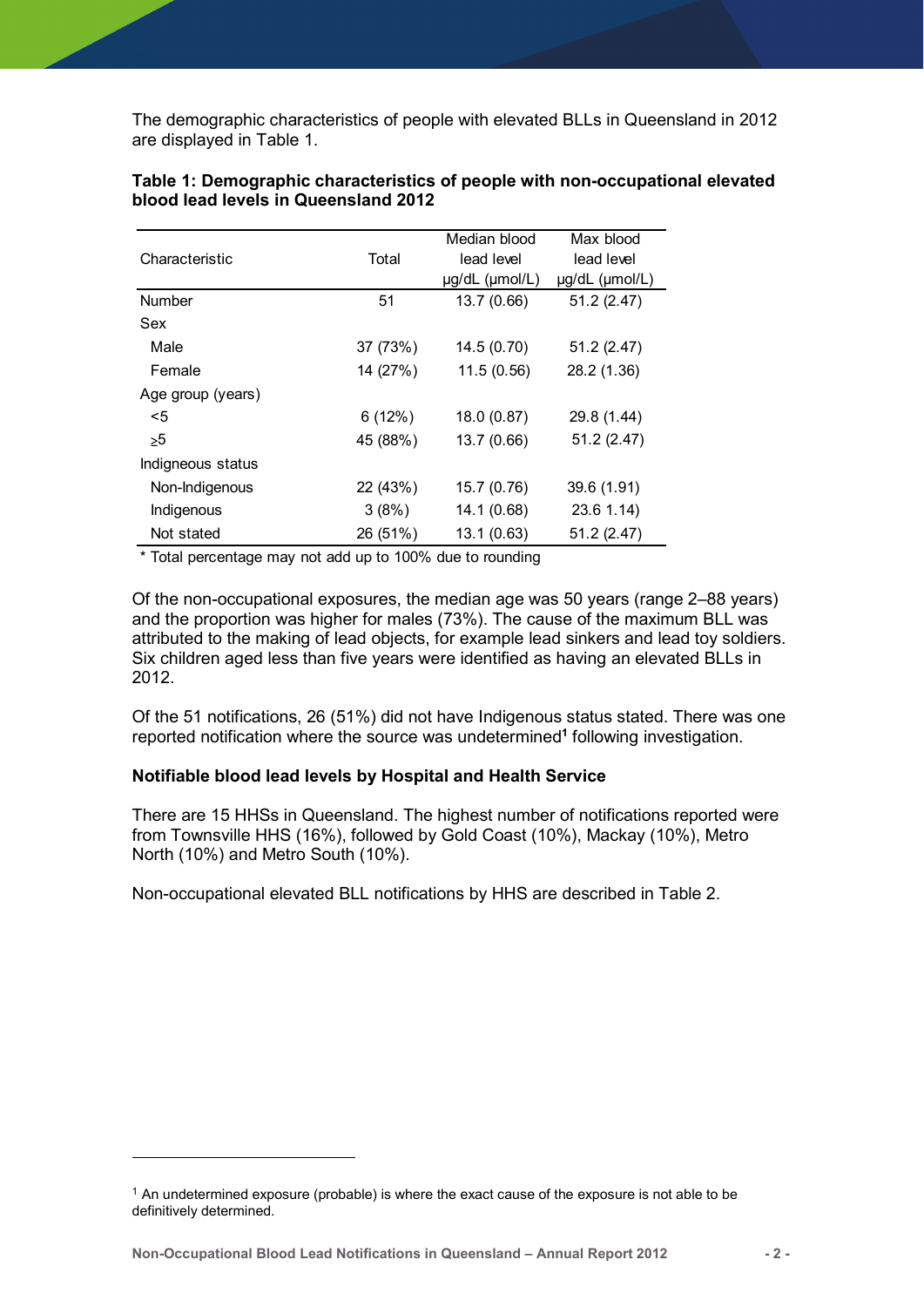| Table 2: Non-occupational cases with elevated blood lead levels by Hospital and<br><b>Health Service 2012</b> |                        |                        |                   |  |  |  |
|---------------------------------------------------------------------------------------------------------------|------------------------|------------------------|-------------------|--|--|--|
|                                                                                                               |                        |                        |                   |  |  |  |
|                                                                                                               |                        |                        |                   |  |  |  |
|                                                                                                               |                        |                        |                   |  |  |  |
|                                                                                                               |                        |                        |                   |  |  |  |
|                                                                                                               |                        |                        |                   |  |  |  |
|                                                                                                               |                        |                        |                   |  |  |  |
|                                                                                                               |                        |                        |                   |  |  |  |
|                                                                                                               |                        |                        |                   |  |  |  |
|                                                                                                               |                        |                        |                   |  |  |  |
|                                                                                                               | No. (%)* notifications |                        |                   |  |  |  |
| <b>Hospital and Health Service</b>                                                                            | All years              | <5 years               | ≥5 years          |  |  |  |
| Cairns and Hinterland                                                                                         | 2(4%)                  |                        | 2(4%)             |  |  |  |
| <b>Central Queensland</b>                                                                                     | 4(8%)                  | 2(33%)                 | 2(4%)             |  |  |  |
| <b>Central West</b>                                                                                           |                        |                        |                   |  |  |  |
| Darling Downs                                                                                                 | 3(6%)                  |                        | 3(7%)             |  |  |  |
| <b>Gold Coast</b>                                                                                             | 5 (10%)                |                        | 5(11%)            |  |  |  |
| Mackay                                                                                                        | 5(10%)                 |                        | 5(11%)            |  |  |  |
| Metro North                                                                                                   | 5(10%)                 |                        | 5(11%)            |  |  |  |
| Metro South                                                                                                   | 5(10%)                 |                        | 5(11%)            |  |  |  |
| North West                                                                                                    | 4(8%)                  | 2(33%)                 | 2(4%)             |  |  |  |
| South West                                                                                                    | 2(4%)                  | 1(17%)                 | $1(2\%)$          |  |  |  |
| Sunshine Coast                                                                                                | 2(4%)                  |                        | 2(4%)             |  |  |  |
| Torres and Cape                                                                                               |                        |                        |                   |  |  |  |
| Townsville                                                                                                    | 8(16%)                 |                        | 8(18%)            |  |  |  |
| West Moreton                                                                                                  | 4(8%)                  | 1(17%)                 | 3(7%)             |  |  |  |
| Wide Bay                                                                                                      | 2(4%)                  |                        | 2(4%)             |  |  |  |
| <b>Total</b>                                                                                                  | 51                     | $\bf 6$                | 45                |  |  |  |
| * Percentages may not add up to 100% because of rounding.                                                     |                        |                        |                   |  |  |  |
|                                                                                                               |                        |                        |                   |  |  |  |
| Notifiable blood lead levels by cause                                                                         |                        |                        |                   |  |  |  |
|                                                                                                               |                        |                        |                   |  |  |  |
| Table 3: Non-occupational lead exposure by cause 2012                                                         |                        |                        |                   |  |  |  |
|                                                                                                               |                        |                        |                   |  |  |  |
| Cause                                                                                                         |                        | No. (%)* notifications |                   |  |  |  |
|                                                                                                               | All years              | <5 years               | $\geq$ 5 years    |  |  |  |
| Battery breaking                                                                                              | 1(2%)                  |                        | 1(2%)             |  |  |  |
|                                                                                                               | 7(14%)                 |                        | 7 (16%)           |  |  |  |
| Exposure at indoor/outdoor rifle range                                                                        | 3(6%)                  |                        | 3(7%)             |  |  |  |
| Lead-based material excluding paint (e.g. soil, sinkers)                                                      |                        |                        |                   |  |  |  |
| Lead-based paint from structures (e.g. boat, bridge)                                                          | $1(2\%)$               |                        | $1(2\%)$          |  |  |  |
| Lead exposure during maintenance or demolition work                                                           | $1(2\%)$               |                        | $1(2\%)$          |  |  |  |
| Removal lead-based paint from domestic environment<br>Load lighting manufacture                               | 13 (25%)<br>1/20(1)    | 4 (67%)                | 9(20%)<br>1/20(1) |  |  |  |

#### Notifiable blood lead levels by cause

#### Table 3: Non-occupational lead exposure by cause 2012

| North West<br>South West<br>Sunshine Coast                                      | 4(8%)     |                        | 5(11%)         |  |
|---------------------------------------------------------------------------------|-----------|------------------------|----------------|--|
|                                                                                 |           | 2(33%)                 | 2(4%)          |  |
|                                                                                 | 2(4%)     | 1(17%)                 | $1(2\%)$       |  |
|                                                                                 | 2(4%)     |                        | 2(4%)          |  |
| Torres and Cape                                                                 |           |                        |                |  |
| Townsville                                                                      | 8(16%)    |                        | 8(18%)         |  |
| West Moreton                                                                    | 4(8%)     | 1(17%)                 | 3(7%)          |  |
| Wide Bay                                                                        | 2(4%)     |                        | 2(4%)          |  |
|                                                                                 |           |                        |                |  |
| Total<br>* Percentages may not add up to 100% because of rounding.              | 51        | 6                      | 45             |  |
| Table 3: Non-occupational lead exposure by cause 2012                           |           | No. (%)* notifications |                |  |
| Cause                                                                           | All years | <5 years               | $\geq$ 5 years |  |
| Battery breaking                                                                | $1(2\%)$  |                        | $1(2\%)$       |  |
| Exposure at indoor/outdoor rifle range                                          | 7(14%)    |                        | 7(16%)         |  |
| Lead-based material excluding paint (e.g. soil, sinkers)                        | 3(6%)     |                        | 3(7%)          |  |
| Lead-based paint from structures (e.g. boat, bridge)                            | $1(2\%)$  |                        | $1(2\%)$       |  |
| Lead exposure during maintenance or demolition work                             | $1(2\%)$  |                        | $1(2\%)$       |  |
|                                                                                 | 13 (25%)  | 4 (67%)                | 9(20%)         |  |
|                                                                                 | $1(2\%)$  |                        | $1(2\%)$       |  |
| Removal lead-based paint from domestic environment<br>Lead lighting manufacture |           |                        |                |  |
| Casting of lead (e.g. sinkers, toy soldiers)                                    | 5(10%)    |                        | 5(11%)         |  |
| Mount Isa resident (general non-specific lead exposure)                         | 3(6%)     | 2(33%)                 | $1(2\%)$       |  |
| Pica (intentional ingestion)                                                    | $1(2\%)$  |                        | $1(2\%)$       |  |
| Scrap metal recycling                                                           | $1(2\%)$  |                        | $1(2\%)$       |  |
| Swallowed lead sinker                                                           | $1(2\%)$  |                        | $1(2\%)$       |  |
| Unknown cause or source                                                         | 13 (25%)  | $\blacksquare$         | 13 (29%)       |  |

Table 3 shows the causes of lead exposure for elevated BLL cases. Elevated BLLs are investigated to determine causes of lead exposure and manage cases. For all cases, the most common causes of non-occupational exposure were associated with conducting or being present during the removal of lead-based paint from a domestic environment (25%), exposure at an indoor/outdoor rifle range (14%) and making of lead objects, for example lead sinkers or lead toy soldiers (10%). For the six children aged less than five years, the majority of confirmed elevated BLLs were attributed to exposure during the removal of lead-based paint from a domestic environment (67%).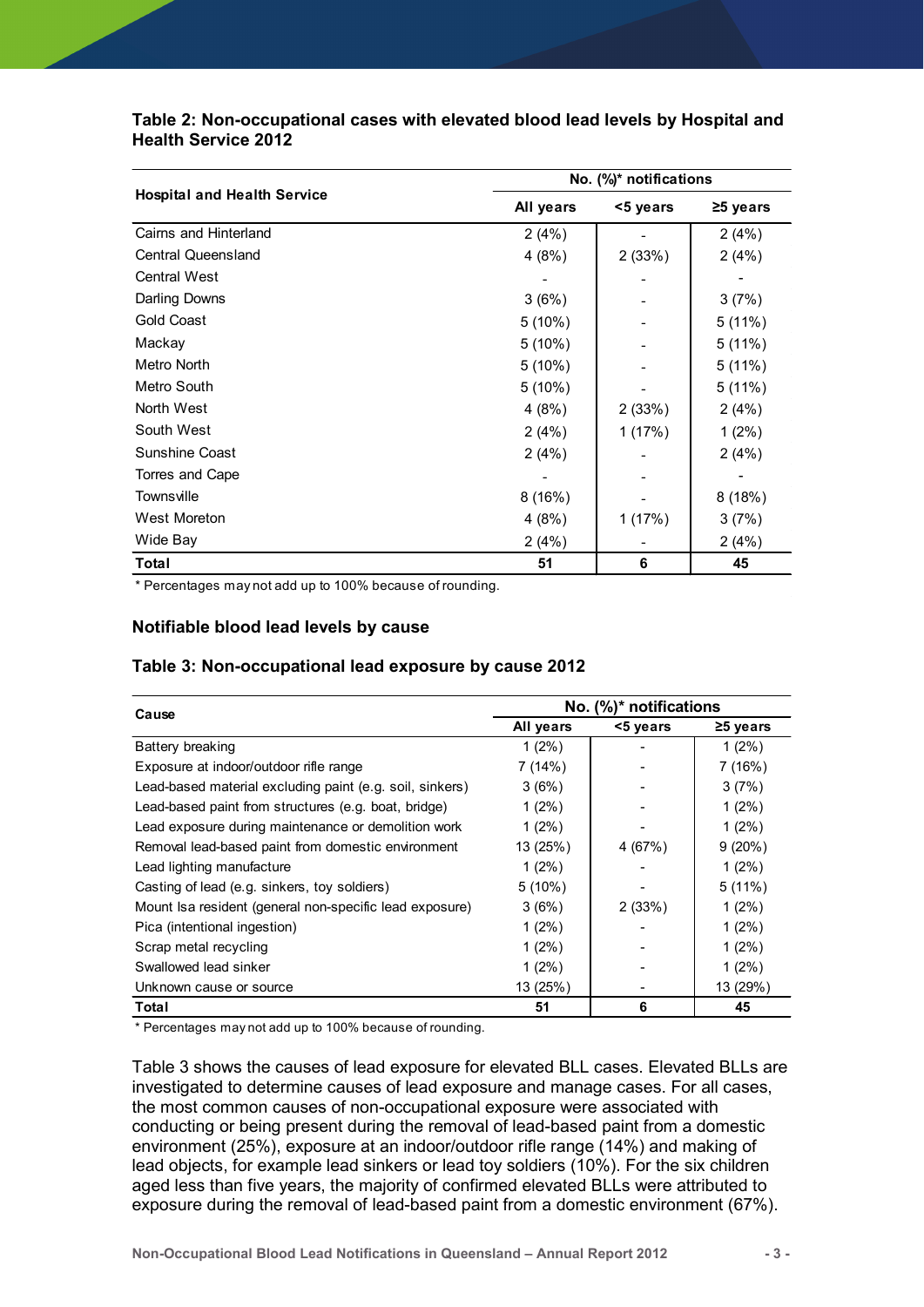### Trend analyses

There was a total of 506 cases notified associated with non-occupational lead exposure between 2000 and 2012. Data for years 2000–2011 are shown for comparison to the 2012 data. The number of non-occupational annual notifications varied over the time period. The highest number of notifications was reported in 2003 (60) and lowest in 2006 (13).

Several changes have occurred in lead surveillance which may affect trends. In 2009, the BLL notifiable level was reduced from 15 µg/dL (0.73 µmol/L) to 10 µg/dL (0.48 µmol/L). In 2006–2007 and 2010, Tropical Regional Services of Queensland Health undertook two blood lead surveys in Mount Isa, of children aged one to four years; increased testing is likely to have an impact on notifications. Ongoing improvements in lead surveillance reporting and efforts to improve data quality have also occurred.



Figure 1: Number of non-occupational blood lead notifications by sex 2000–2012



Only slight variations are observed with the median elevated BLLs for all individuals and children aged less than 5 years were across the time period (Figure 2).

#### Figure 2: Median and maximum non-occupational elevated blood lead results for 2000–2012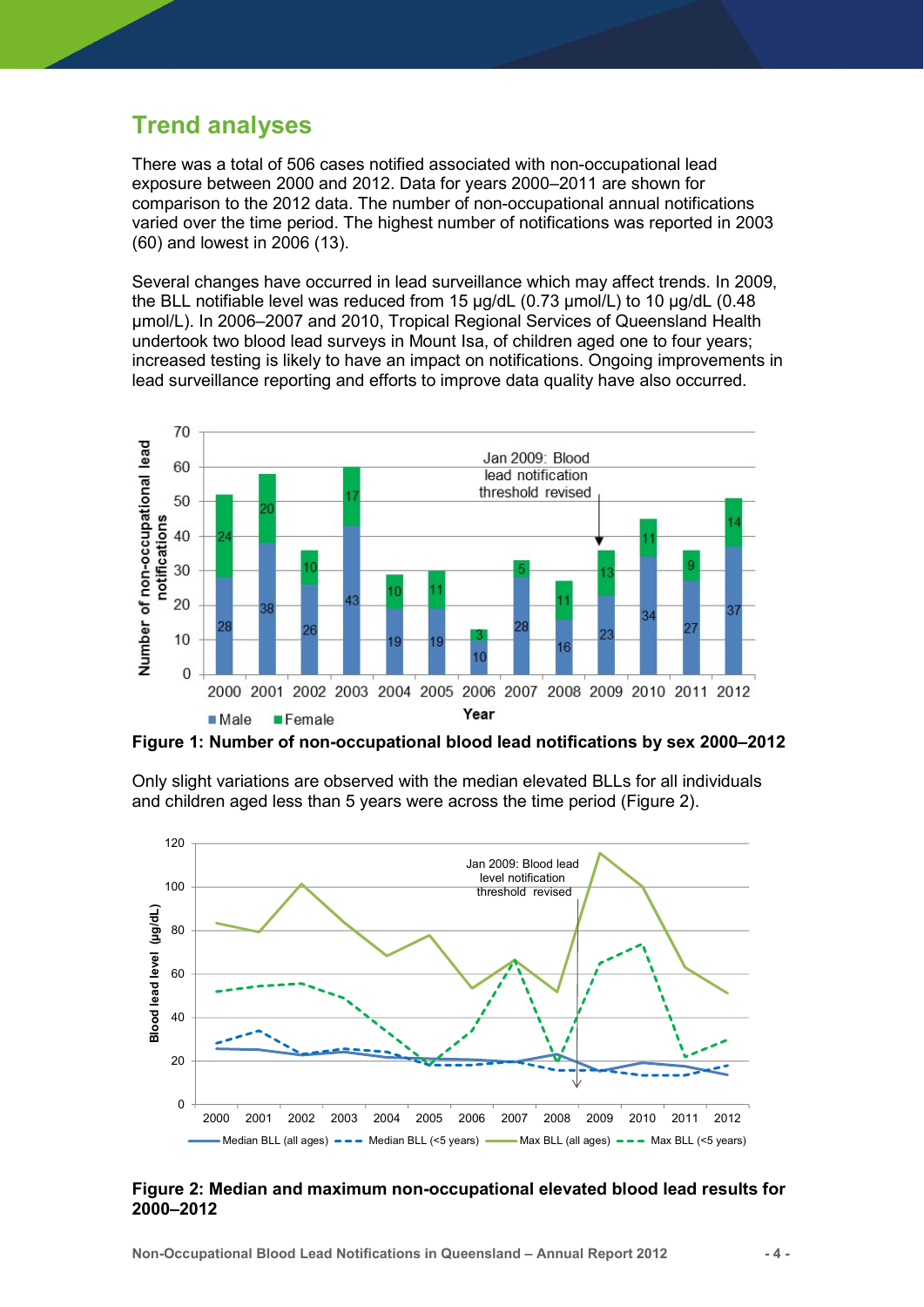Exposure to lead paint was a significant single cause of non-occupational elevated BLLs. This includes exposure associated with lead paint removal in domestic environments and in structures such as boats and bridges. The proportion of cases associated with lead paint ranged from 22% to 75% over the reporting period (Figure 3).



#### Figure 3: Number of non-occupational elevated blood lead notifications by cause 2000–2012

| Number of<br>$10$                                                                            |                |                                |                |                  |                          |                |                          |                      |                    |                    |                      |                |                      |
|----------------------------------------------------------------------------------------------|----------------|--------------------------------|----------------|------------------|--------------------------|----------------|--------------------------|----------------------|--------------------|--------------------|----------------------|----------------|----------------------|
|                                                                                              |                |                                |                |                  |                          |                |                          |                      |                    |                    |                      |                |                      |
| 0<br>2000                                                                                    | 2001           | 2002 2003 2004 2005            |                |                  |                          | 2006           | 2007                     | 2008 2009            |                    |                    | 2010 2011 2012       |                |                      |
|                                                                                              |                |                                |                |                  |                          | Year           |                          |                      |                    |                    |                      |                |                      |
| Lead paint exposure Other causes                                                             |                |                                |                |                  |                          |                |                          |                      |                    |                    |                      |                |                      |
|                                                                                              |                |                                |                |                  |                          |                |                          |                      |                    |                    |                      |                |                      |
| Figure 3: Number of non-occupational elevated blood lead notifications by cause<br>2000-2012 |                |                                |                |                  |                          |                |                          |                      |                    |                    |                      |                |                      |
| Table 4 shows there is variation in the number of non-occupational notifications for         |                |                                |                |                  |                          |                |                          |                      |                    |                    |                      |                |                      |
| each HHS in Queensland since 2000. Lead exposure may have occurred in a different            |                |                                |                |                  |                          |                |                          |                      |                    |                    |                      |                |                      |
| location to where an individual resided at the time the elevated BLL was detected.           |                |                                |                |                  |                          |                |                          |                      |                    |                    |                      |                |                      |
|                                                                                              |                |                                |                |                  |                          |                |                          |                      |                    |                    |                      |                |                      |
|                                                                                              |                |                                |                |                  |                          |                |                          |                      |                    |                    |                      |                |                      |
| Table 4: Non-occupational cases with elevated blood lead levels by Hospital and              |                |                                |                |                  |                          |                |                          |                      |                    |                    |                      |                |                      |
| Health Service 2000-2012                                                                     |                |                                |                |                  |                          |                |                          |                      |                    |                    |                      |                |                      |
|                                                                                              |                |                                |                |                  |                          |                |                          |                      |                    |                    |                      |                |                      |
| <b>Hospital and Health</b>                                                                   |                |                                |                |                  |                          |                | Year                     |                      |                    |                    |                      |                |                      |
| <b>Service</b>                                                                               | 2000           | 2001                           | 2002           | 2003             | 2004                     | 2005           | 2006 2007                |                      | 2008               | 2009               | 2010                 | 2011           | 2012                 |
| Cairns and Hinterland                                                                        | $\overline{1}$ | 6                              | $\blacksquare$ | $\overline{c}$   | $\blacksquare$           | 3              | $\overline{\phantom{a}}$ | 1                    | 3                  | 1                  | 3                    | $\mathbf{1}$   | 2                    |
|                                                                                              | 5              | 6                              | 6              | 8                | 5                        | 6              | $\mathbf{1}$             | $\mathbf{1}$         | $\mathbf{1}$       | 6                  | 3                    |                | 4                    |
|                                                                                              |                |                                |                |                  |                          |                |                          |                      |                    |                    |                      |                |                      |
| <b>Central Queensland</b>                                                                    | $\sim$         |                                | $\overline{a}$ | $\blacksquare$   | $\overline{\phantom{a}}$ |                |                          |                      |                    |                    | $\sim$               |                | $\overline{a}$       |
| <b>Central West</b>                                                                          |                | $\mathbf{1}$<br>$\overline{a}$ | $\mathbf{1}$   |                  | $\mathbf{1}$             | 1              | $\overline{a}$           |                      | $\overline{a}$     |                    |                      | $\mathbf{1}$   |                      |
| <b>Darling Downs</b>                                                                         | $\overline{c}$ |                                |                | 3                |                          |                |                          | 8                    |                    | 3                  | 4                    | $\overline{2}$ | 3                    |
| <b>Gold Coast</b>                                                                            | 3              | $\overline{2}$                 | $\overline{2}$ | $\blacksquare$   | $\overline{2}$           | 3              | $\overline{2}$           | 3<br>$\overline{a}$  | 4                  | $\overline{7}$     | 5                    | $\blacksquare$ | 5                    |
| Mackay                                                                                       |                | $\mathbf{1}$                   | $\mathbf{1}$   | $\mathbf{1}$     | $\overline{c}$           | $\overline{c}$ | $\overline{a}$           |                      |                    | $\mathbf{1}$       | $\overline{2}$       | $\overline{c}$ | 5                    |
| Metro North                                                                                  | 10             | 11                             | 10             | $\,6\,$          | $\overline{2}$           | $\overline{2}$ | $\overline{2}$           | $\overline{2}$       | 5                  | 3                  | 3                    | 8              | 5                    |
| Metro South                                                                                  | 12             | 10                             | $\overline{2}$ | 11               | $\overline{4}$           | $\overline{c}$ | $\overline{4}$           | 3                    | 3                  | $\overline{2}$     | $\overline{7}$       | $\overline{4}$ | 5                    |
| North West                                                                                   |                | $\overline{a}$                 | $\overline{a}$ | $\mathbf{1}$     | $\overline{a}$           | $\mathbf{1}$   | $\overline{2}$           | 8                    | 4                  | $\overline{7}$     | 8                    | $\overline{4}$ | $\overline{4}$       |
| South West                                                                                   | 1              | $\mathbf 1$                    | $\blacksquare$ | $\overline{a}$   | $\overline{c}$           |                |                          | $\blacksquare$       |                    | $\blacksquare$     | $\blacksquare$       | $\blacksquare$ | $\overline{c}$       |
| Sunshine Coast                                                                               | $\overline{a}$ | 9                              | $\overline{2}$ | 3                | $\mathbf{L}$             | 3              | $\mathbf{1}$             | $\mathbf{1}$         | $\mathbf{1}$       | $\overline{2}$     | $\overline{2}$       | $\overline{2}$ | $\overline{c}$       |
| Torres and Cape                                                                              |                | $\mathbf{1}$                   | $\overline{a}$ | $\mathbf{1}$     | $\overline{a}$           |                |                          |                      |                    |                    |                      | $\overline{a}$ |                      |
| Townsville                                                                                   | 8              | $\mathbf{1}$                   | $\overline{4}$ | $\,6\,$          | 3                        |                |                          | 1                    | $\overline{c}$     | $\mathbf{1}$       | 5                    | $\overline{2}$ | 8                    |
| <b>West Moreton</b>                                                                          | $\overline{7}$ | 4                              | 4              | 15               | 5                        | 4              |                          | 3                    | 3                  | $\overline{2}$     | $\mathbf{1}$         | $\overline{4}$ | 4                    |
| Wide Bay                                                                                     | 3<br>52        | 5<br>58                        | 4<br>36        | $\sqrt{3}$<br>60 | 3<br>29                  | 2<br>30        | $\mathbf{1}$<br>13       | $\overline{c}$<br>33 | $\mathbf{1}$<br>27 | $\mathbf{1}$<br>36 | $\overline{c}$<br>45 | 6<br>36        | $\overline{a}$<br>51 |

| Table 4: Non-occupational cases with elevated blood lead levels by Hospital and |  |
|---------------------------------------------------------------------------------|--|
| Health Service 2000-2012                                                        |  |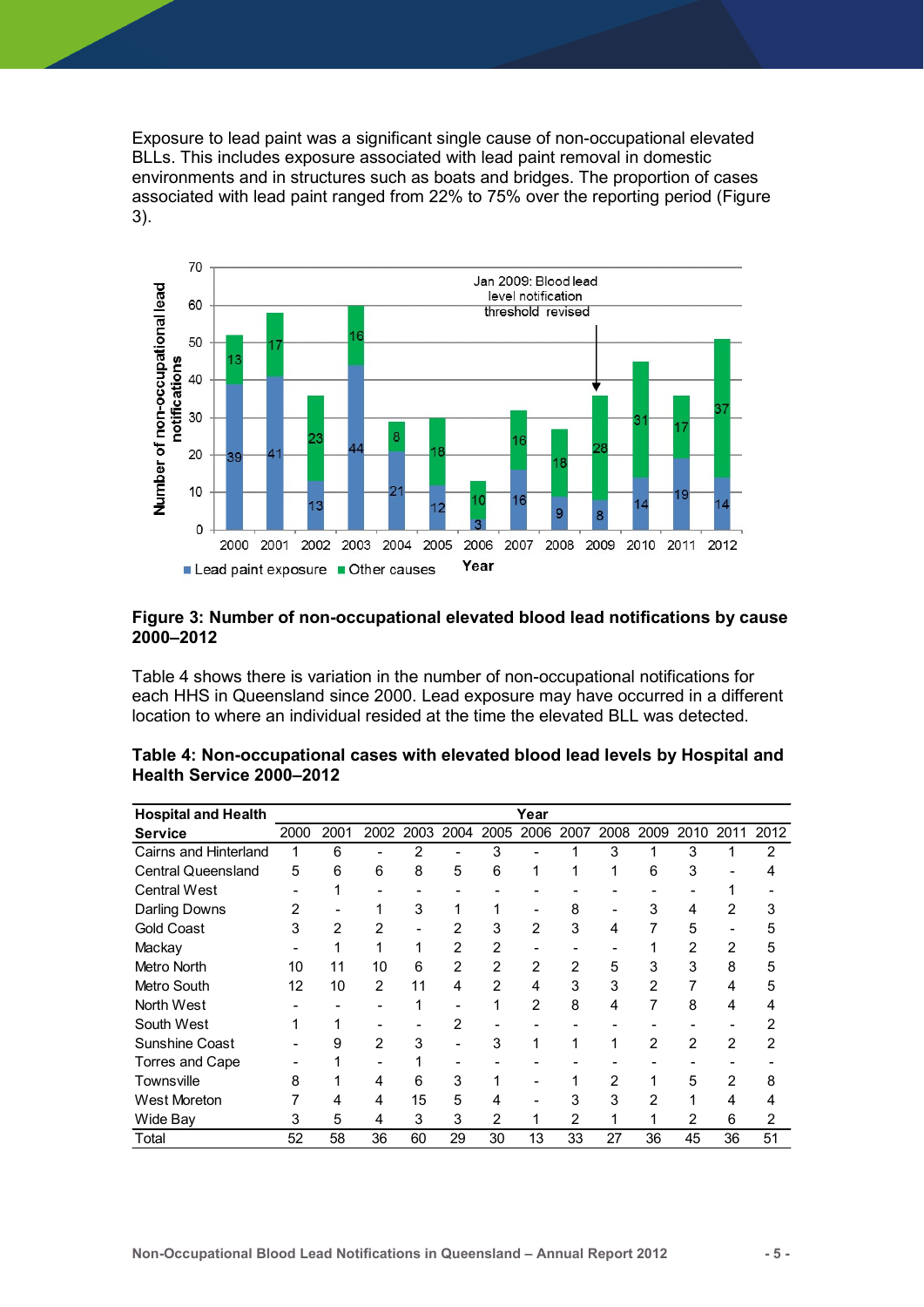### Summary

In 2012, there were 51 non-occupational cases of elevated BLLs notified to Queensland Health. For 2000–2012, the number of non-occupational elevated BLL notifications ranged from 13 to 60. There are many factors which may have impacted these figures. The number of notifications detected by the lead surveillance system may be influenced by the reduction to the blood lead notification level and increased awareness of the lead health risks leading to proactive BLL testing.

In 2012, the majority of non-occupational notifications were male (73%) which is consistent with trends between 2000–2011. The median age was 50 years (range 2–88 years). Six children less than five years reported elevated BLLs. The median BLL was 13.7 µg/dL (0.66 µmol/L) and maximum 51.2 µg/dL (2.47 µmol/L).

The removal of lead-based paint from a domestic environment was the most frequent cause of non-occupational lead exposure in 2012, and ranged between 22% and 75% from 2000–2012. The Townsville HHS reported the highest number of notifications in 2012 (16%).

This report presents data for 2012 and summary data for the period between 2000– 2012. The notifications reported to NOCS will be used to guide future research, health interventions and policy development aimed at addressing and controlling lead exposure in individuals and communities in Queensland.